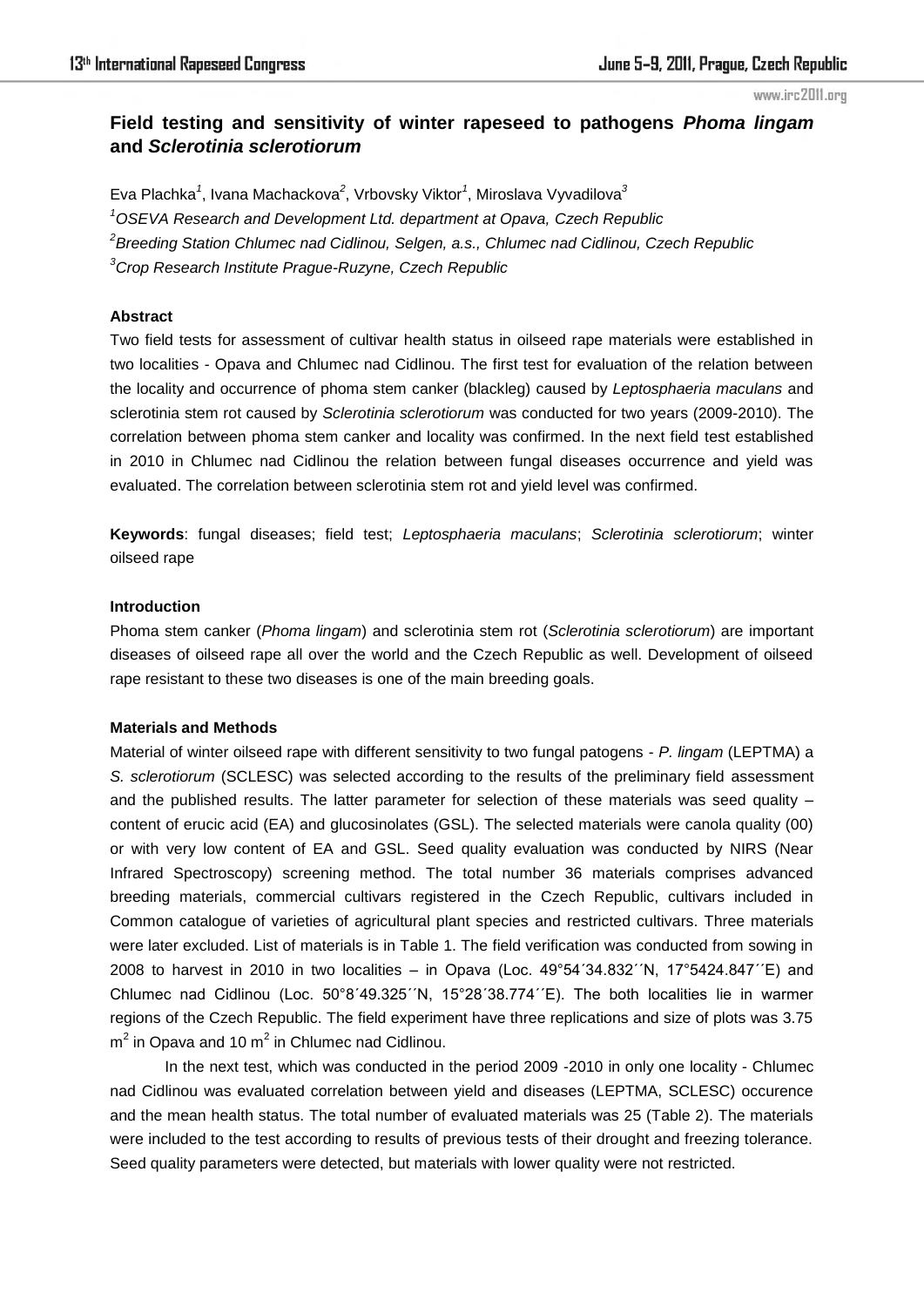Diseases occurrence was scored on a 1-9 scale for the percentage of necrotic area. For phoma stem canker the rate 1 means that more than 50 % of plants have at least one spot on the main stem, most of spots fill more than 80 % of stem. In case of sclerotinia stem rot more than 50 % of plants have at least one spot on the main stem or lateral branch, the most of spots fill more than 80 % of perimeter of stem or branch. Rate 9 means no occurrence of the both diseases (Methods UKZUZ - Central Institute for Supervising and Testing in Agriculture, 2005). The occurrence of LEPTMA, SCLESC diseases before harvest time was evaluated in details. The evaluation of yield level (seed moisture 12 %) was included in the second experiment in Chlumec nad Cidlinou (Table 2).

Correlation between disease occurrence and locality and correlation between yield and individual disease occurrence were counted by means of software Microsoft Office Excel 2007. The critical values ( $P_{0.05}$ ,  $P_{0.01}$ ) for N 32 are 0.3494 and 0.4487, for N 22 are 0.4227 and 0.5368 (Rod and Vondracek 1975).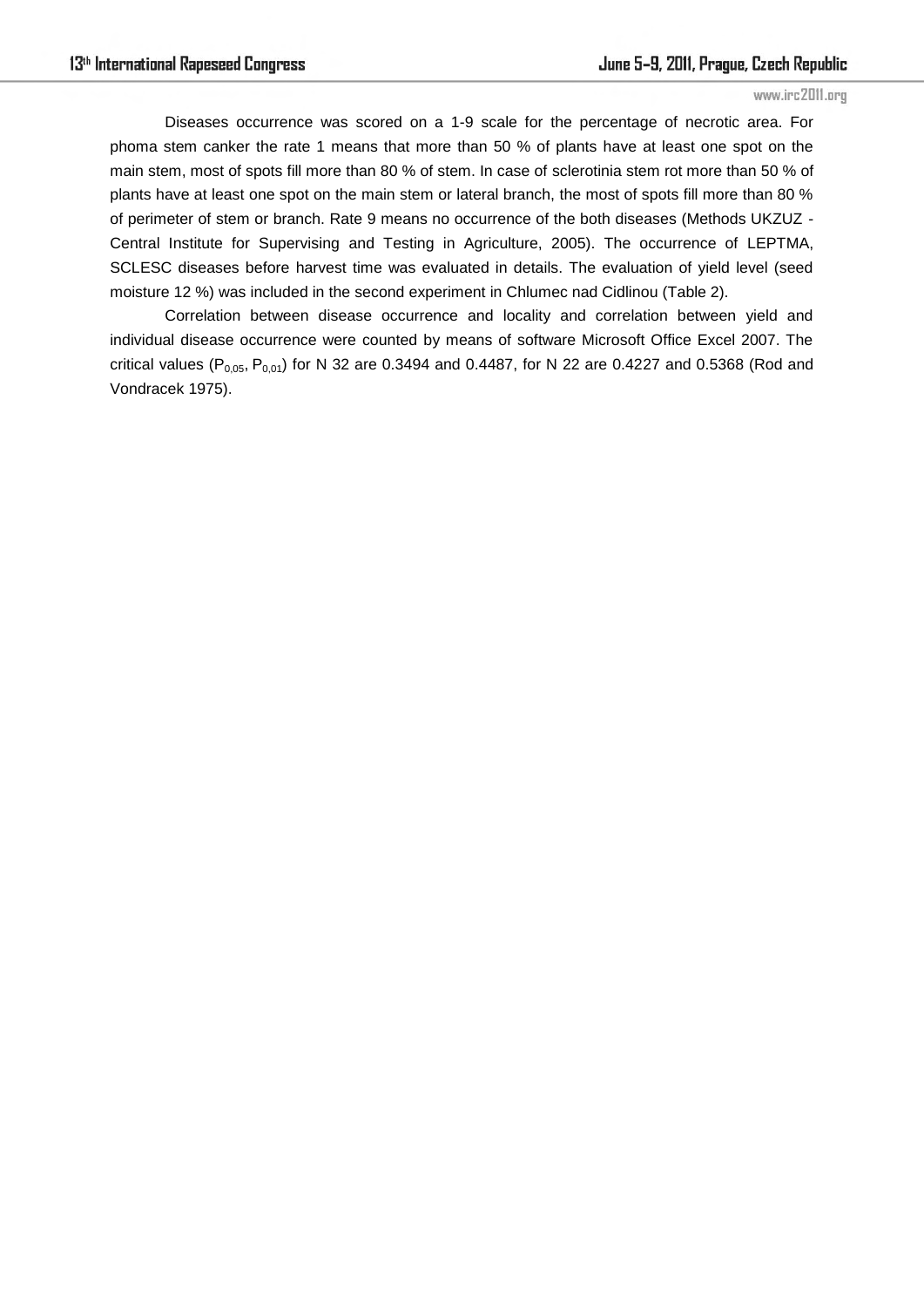#### **Results and Discussion**

The mean value of the occurrence of phoma stem canker in locality Opava and Chlumec nad Cidlinou before harvest in 2009 and 2010 are in the Table 1. The positive correlation between occurrence of phoma stem canker and locality was confirmed in both localities. The counted correlation coefficient was 0.53. In phoma stem canker before harvest was an average occurrence rate in 2009 and low in 2010. Susceptibility of the individual materials to *P. lingam* pathogen in the assessed localities and years was very similar. The only difference was in intensity of infestation depending on year and locality. The materials with different sensitivity to pathogen *Phoma lingam* were selected (Table 1)*.*  The correlation between occurrence of sclerotinia stem rot and locality was not confirmed. The correlation between sclerotinia stem rot and yield level was confirmed. The occurence of sclerotinia stem rot before harvest in 2009 was low and average or high in 2010. Two years assessment demonstrated that sensitivity of oilseed rape plants of the same materials was different in individual years and localities. It could by cased by low infestation with *S. sclerotiorum in* 2009 and by different occurrence in assessed localities in 2010. The occurrence of the pathogen could be influenced by the specific microclimate due to different size of experimental parcels.

The results of field experiments with 25 materials in Chlumec nad Cidlinou in 2010 are in Table 2. The correlation between sclerotinia stem rot and yield level with correlation coefficient 0.75 and correlation between the average health status and yield, correlation coefficient 0.69, were confirmed. The average health status significantly influenced the occurrence of sclerotinia stem rot. Different cultivar sensitivity was observed in phoma stem canker and sclerotinia stem rot.

 In addition the occurrence of *Peronospora parasitica* was investigated in autumn and in the beginning of flowering. The occurrence was low in autumn and high during flowering (Table 2.).

 The results of the field experiments verified the sensitivity of selected breeding materials and cultivars to pathogens *Phoma lingam.* The collection of winter oilseed rape materials with different resistance to *P. lingam* was developed.

#### **References**

ROD J., VONDRACEK J. (1975): Field experiments. Experimental technique with biometric basis. State pedagogic publisher. 230 pages. In Czech. (Polni pokusnictvi. Pokusnicka technika se zaklady biometriky. Statni pedagogicke nakladatelstvi Praha. 230 s.)

Methods for testing of cultivar utility value. (2005) ÚKZÚZ - Central Institute for Supervising and Testing in Agriculture. National cultivar authority. Hroznova 2. Brno. 28 pages. In Czech. (Metodika UKZUZ pro zkousky uzitne hodnoty odrud. 2005: Repka olejka ozima. Repka olejka jarni. Horcice bila. Horcice sareptska (Brukev sitinovita). Repice olejna. Ustredni kontrolni a zkusebni ustav zemedelsky. Narodni odrudovy urad. Hroznova 2. Brno. 28 s.)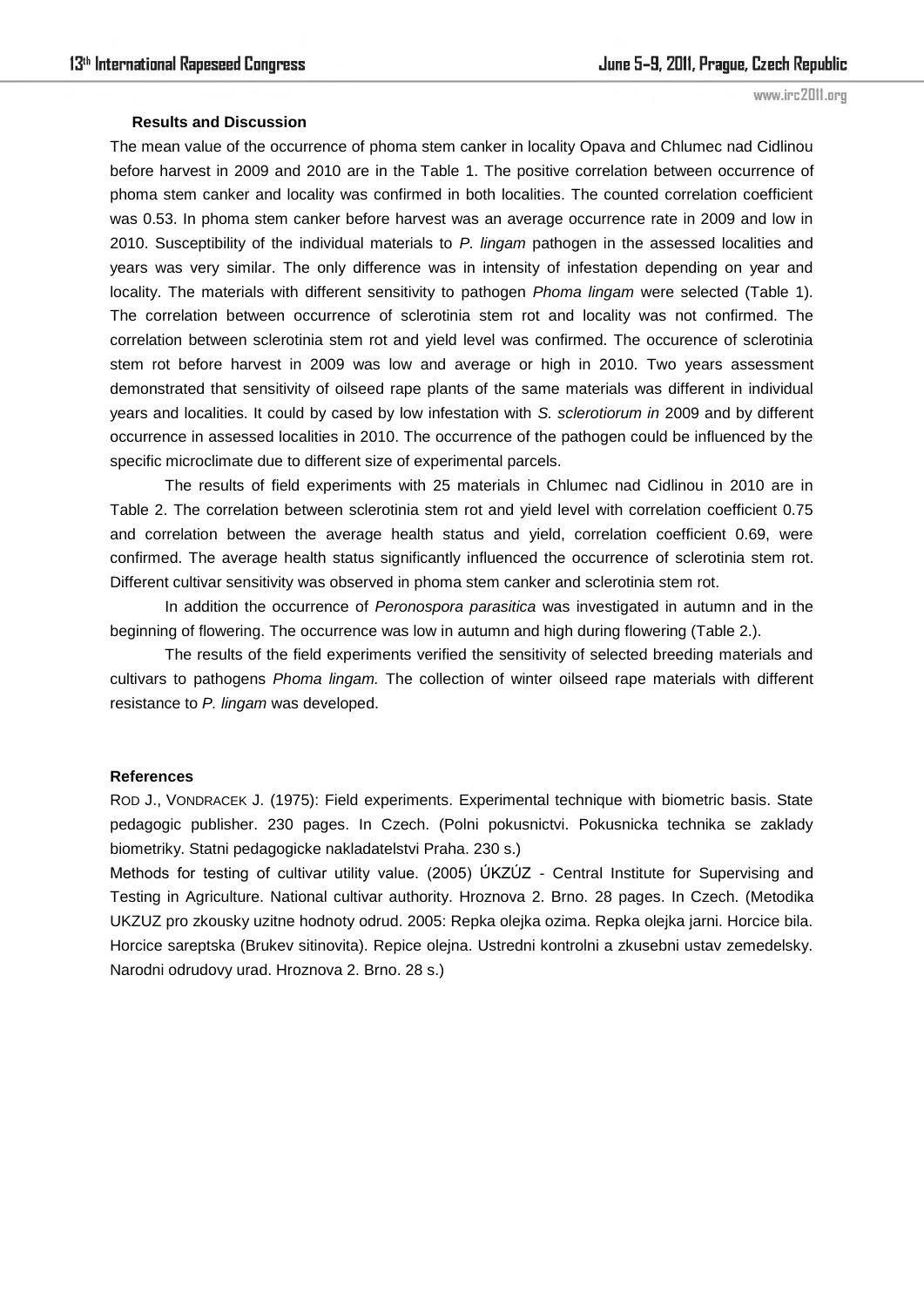**Acknowledgements:** The research was supported by the Ministry of Agriculture of the Czech Republic. Project No. QH82285.

**Table 1. The mean occurrence of phoma stem canker (blackleg) on plants before harvest in two localities Chlumec nad Cidlinou and Opava during years 2009-2010** 

| <b>Cultivar</b><br>or breeding<br>material | Chlumec n. C. | Opava        | Mean |  |
|--------------------------------------------|---------------|--------------|------|--|
| OP-4906/07                                 | 7.50          | 7.00         | 7.25 |  |
| OP-4773/07                                 | 8.17          | 7.50         | 7.83 |  |
| <b>SL-732</b>                              | 6.67          | 6.65         | 6.66 |  |
| <b>SL-744</b>                              | 8.00          | 7.00         | 7.50 |  |
| C 513                                      | 7.17          | 6.65         | 6.91 |  |
| C 567                                      | 7.67          | 7.00         | 7.33 |  |
| C 7405                                     | 7.67          | 7.00         | 7.33 |  |
| <b>Atlantic</b>                            | 7.59          | 6.35         | 6.97 |  |
| <b>Baros</b>                               | 5.75          | 5.60         | 5.68 |  |
| <b>Belevue</b>                             | 7.17          | 6.15         | 6.66 |  |
| <b>Cadeli</b>                              | 6.50          | 6.40         | 6.45 |  |
| Californium                                | 7.00          | 6.85         | 6.93 |  |
| Catana                                     | 6.75          | 7.00         | 6.88 |  |
| <b>ES Bourbon</b>                          | 5.75          | 7.00         | 6.38 |  |
| Labrador                                   | 7.00          | 7.15         | 7.08 |  |
| Ladoga                                     | 7.17          | 7.25         | 7.21 |  |
| Liprima                                    | 7.09          | 7.15         | 7.12 |  |
| <b>Mirage</b>                              | 6.67          | 7.85         | 7.26 |  |
| <b>NK Cicero</b>                           | 6.34          | 5.90         | 6.12 |  |
| <b>NK Fair</b>                             | 6.84          | 7.65         | 7.24 |  |
| <b>NK Speed</b>                            | 6.84          | 6.60         | 6.72 |  |
| Remy                                       | 7.09          | 7.25         | 7.17 |  |
| <b>Robust</b>                              | 7.34          | 8.00         | 7.67 |  |
| Siska                                      | 6.75          | 6.75         | 6.75 |  |
| Vectra                                     | 7.17          | 6.90         | 7.03 |  |
| Aviso                                      | 7.50          | 7.50         | 7.50 |  |
| Caracas                                    | 7.67          | 6.65         | 7.16 |  |
| DH 1488/2                                  | 7.17          | 7.50         | 7.33 |  |
| DH 1540/2                                  | 5.67          | 5.75<br>5.71 |      |  |
| DH 1600/4                                  | 6.00          | 6.15         | 6.08 |  |
| Odila                                      | 5.84          | 6.85         | 6.34 |  |
| <b>Smart</b>                               | 8.00          | 7.65         | 7.77 |  |
| Winner                                     | 7.34          | 7.65         | 7.49 |  |
| Counted correlation                        |               | 0.53         |      |  |

1-9 scale for the percentage of necrotic spots on plants (1-highly susceptible. 9–immune)